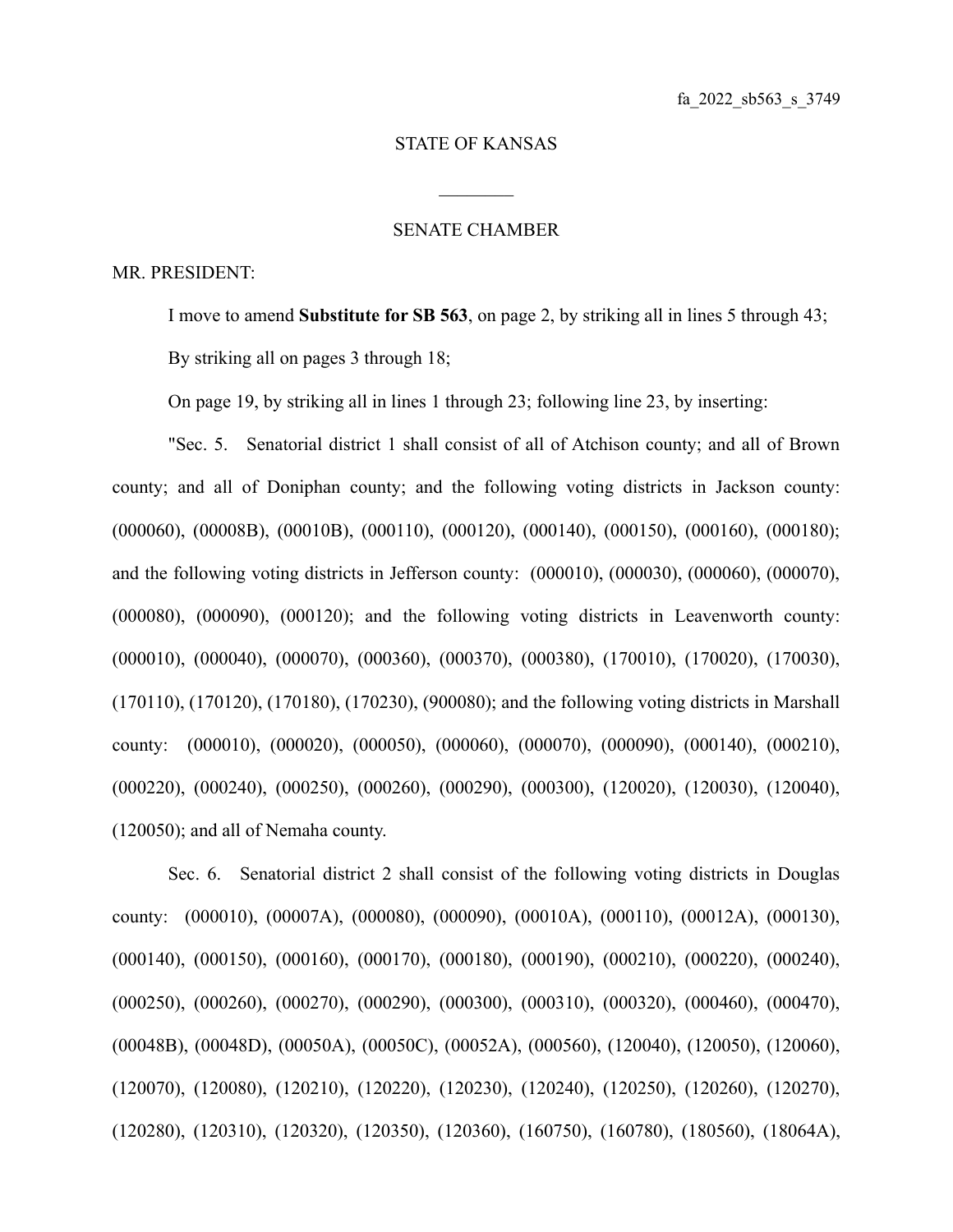(190050), (190060), (190070), (190110), (400030), (400040), (400080), (900040), (900050), (900060), (900070), (900080), (900090), (900120), (900170); and the following voting districts in Jefferson county: (000020), (000040), (000050), (000100), (000110), (000130).

Sec. 7. Senatorial district 3 shall consist of the following voting districts in Douglas county: (000020), (000030), (00003A), (000200), (000230), (000280), (000330), (000340), (000350), (000370), (000380), (000400), (000450), (000600), (000620), (000630), (000640), (000660), (00067B), (120020), (120030), (120090), (120100), (120110), (120120), (120130), (120140), (120150), (120170), (120290), (120300), (120330), (120340), (120370), (120380), (120390), (120400), (120410), (120420), (120430), (120440), (120450), (120460), (160760), (160770), (18046B), (180520), (18052A), (18052B), (18052C), (180530), (180540), (18062A), (18066A), (18066B), (190040), (190080), (190090), (190100), (200010), (200020), (400050), (400090), (400110), (900010), (900020), (900100), (900130), (900140); and the following voting districts in Franklin county: (000020), (000030), (000050), (000070), (000080), (000100), (00012A), (00013A), (00013B), (00013C), (000140), (000150), (000160), (000180), (000190), (00020A), (000210), (900010).

Sec. 8. Senatorial district 4 shall consist of the following voting districts in Wyandotte county: (600090), (600100), (600110), (600120), (600130), (600140), (600150), (600160), (600170), (600180), (600190), (600200), (600210), (600220), (600230), (600450), (600470), (600480), (600500), (600590), (600600), (600610), (600620), (600630), (600640), (600650), (600660), (600670), (600680), (600690), (600700), (600710), (600720), (600730), (600740), (600870), (600880), (600890), (600900), (600910), (600920), (600930), (600940), (600950), (600960), (600970), (600980), (600990), (601000), (601010), (601020).

Sec. 9. Senatorial district 5 shall consist of the following voting districts in Leavenworth county: (000080), (000090), (000100), (000110), (000120), (000130), (000140),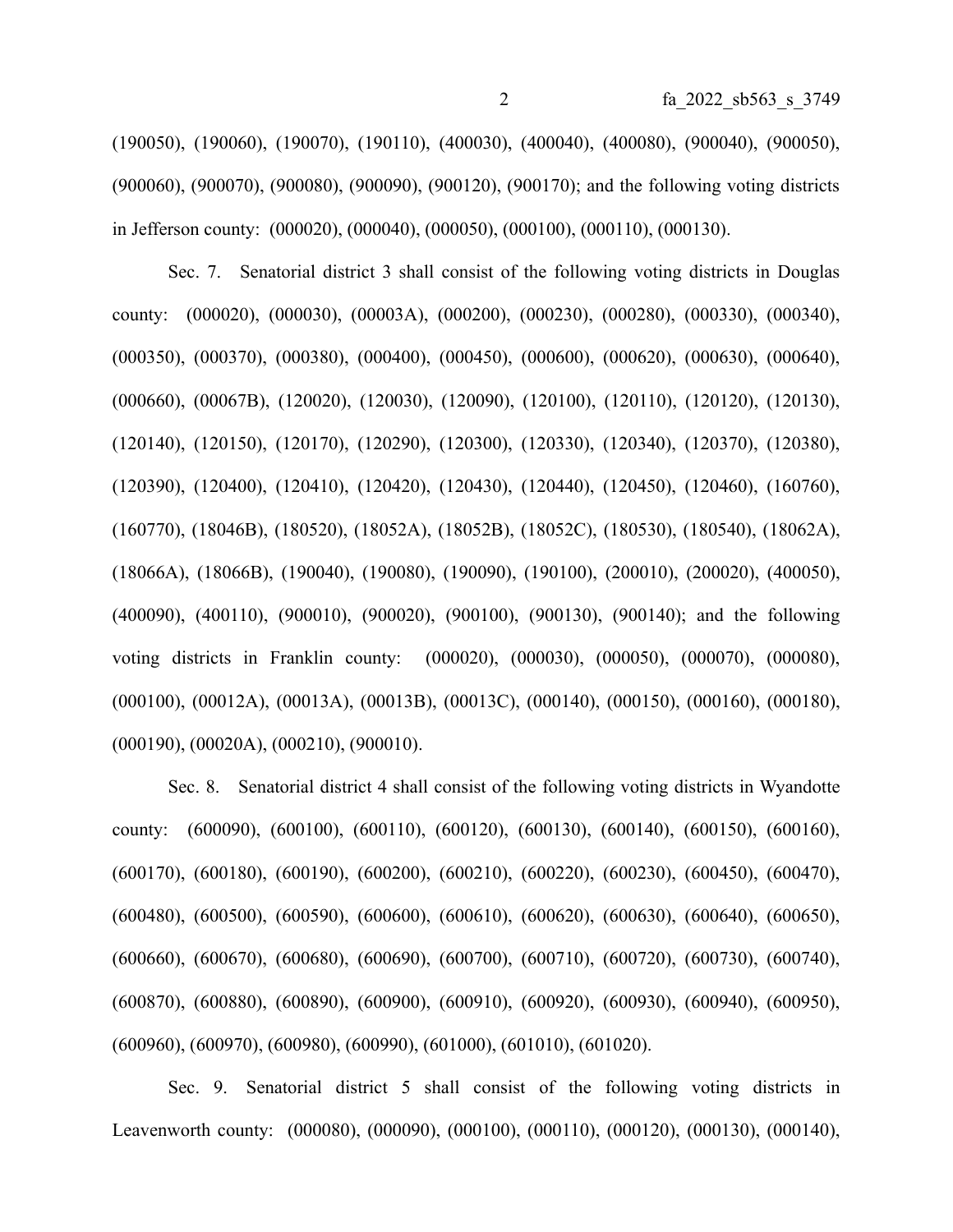(000150), (000160), (00017A), (00017B), (000180), (00019A), (00019B), (000200), (000210), (000220), (000230), (000240), (000250), (000260), (00027A), (000280), (00029A), (000300), (000340), (120060), (120120), (120130), (170040), (170130), (170150), (170160), (170170), (170190), (170200), (170240), (170250); and the following voting districts in Wyandotte county: (140090), (600010), (600030), (600040), (600760), (601030), (601040), (601050), (601060), (601070), (601080), (601090), (601100).

Sec. 10. Senatorial district 6 shall consist of the following voting districts in Johnson county: (001540), (001550); and the following voting districts in Wyandotte county: (120100), (140020), (140030), (600240), (600250), (600260), (600270), (600280), (600290), (600300), (600310), (600320), (600330), (600340), (600350), (600360), (600370), (600380), (600390), (600400), (600410), (600420), (600430), (600440), (600460), (600490), (600510), (600520), (600530), (600540), (600550), (600560), (600570), (600580), (600750), (600770), (600780), (600790), (600800), (600810), (600820), (600830), (600840), (600850), (600860), (601120).

Sec. 11. Senatorial district 7 shall consist of the following voting districts in Johnson county: (000200), (000210), (000220), (000230), (000840), (000850), (000860), (000870), (000880), (000890), (000910), (000920), (000930), (000940), (000950), (000960), (001560), (001570), (001590), (001600), (001700), (001720), (001770), (001830), (002280), (002290), (002310), (002320), (002330), (002500), (002510), (002520), (002530), (002540), (002550), (002560), (002570), (002580), (002590), (002600), (002610), (002620), (002630), (002640), (002650), (002660), (002670), (002680), (002690), (002700), (002710), (002720), (002730), (002740), (002750), (003130), (003140), (003150), (900990), (920000), (920010), (920020), (920030), (920040), (920050), (920060), (920070), (920080), (920090), (920110), (920210), (920270), (920350), (920360), (920940).

Sec. 12. Senatorial district 8 shall consist of the following voting districts in Johnson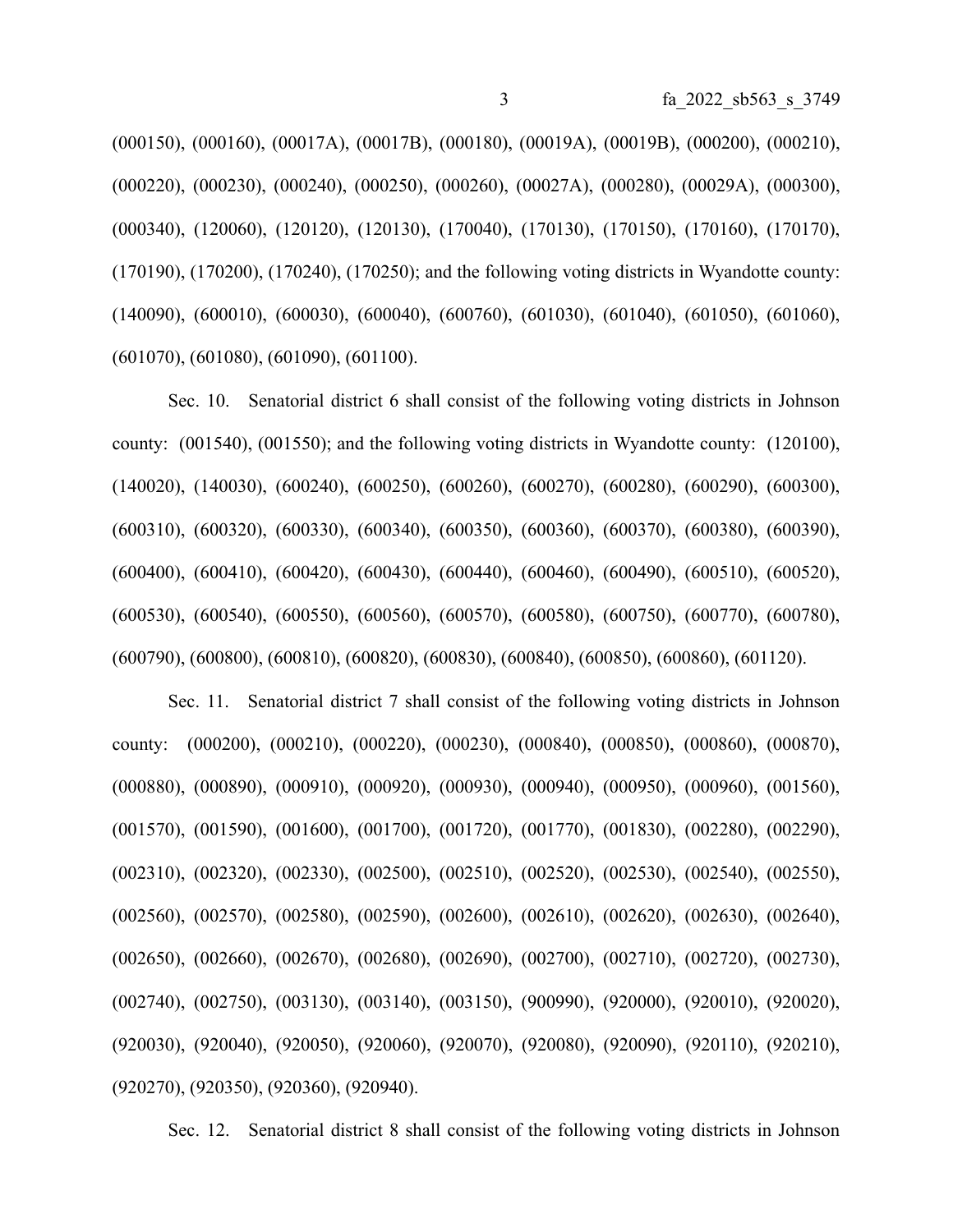county: (001730), (001760), (001780), (001790), (001800), (001810), (001820), (001840), (001860), (001890), (001910), (001920), (001930), (001940), (001950), (001960), (001970), (001980), (001990), (002000), (002010), (002020), (002030), (002040), (002050), (002080), (002090), (002120), (002130), (002140), (002150), (002160), (00217A), (00217B), (002180), (002190), (002200), (002210), (00222A), (00222B), (002230), (002240), (002380), (002390), (00242A), (901040), (901050), (920290), (920300), (920310), (920320), (920950).

Sec. 13. Senatorial district 9 shall consist of the following voting districts in Johnson county: (000070), (000080), (000090), (00014A), (00014C), (000160), (000560), (00117B), (001290), (00153J), (004030), (004040), (004070), (004080), (004090), (004100), (004140), (100040), (12003B), (190010), (190020), (190030), (900040), (900050), (900060), (900080), (900090), (900100), (900110), (900120), (900130), (900150), (900160), (900170), (900180), (900570), (900730), (901370), (901380), (901730), (901750), (901820), (901830), (901900), (901910), (901930), (901940), (901950), (920390), (920410), (920420), (92043A), (920450), (920460), (920470), (920530), (920670), (920680), (920690), (920750), (920760), (920790), (920930), (921040), (921050), (921070), (921080); and the following voting districts in Leavenworth county: (000020), (000030), (000050), (000060), (000310), (000320), (000350), (000390), (120080), (120100), (120110), (170050), (170060), (170070), (170080), (170090), (170100), (170140), (170210), (170220), (900010), (900030), (900060); and the following voting districts in Wyandotte county: (600020), (600060).

Sec. 14. Senatorial district 10 shall consist of the following voting districts in Johnson county: (000190), (002760), (002770), (002780), (002790), (002800), (002810), (002820), (002850), (002860), (002870), (002880), (002890), (002900), (002910), (002920), (002930), (002940), (002960), (002980), (003000), (003010), (003020), (003030), (003040), (003050), (003060), (003070), (003080), (003090), (900030), (900490), (900500), (900510), (900520),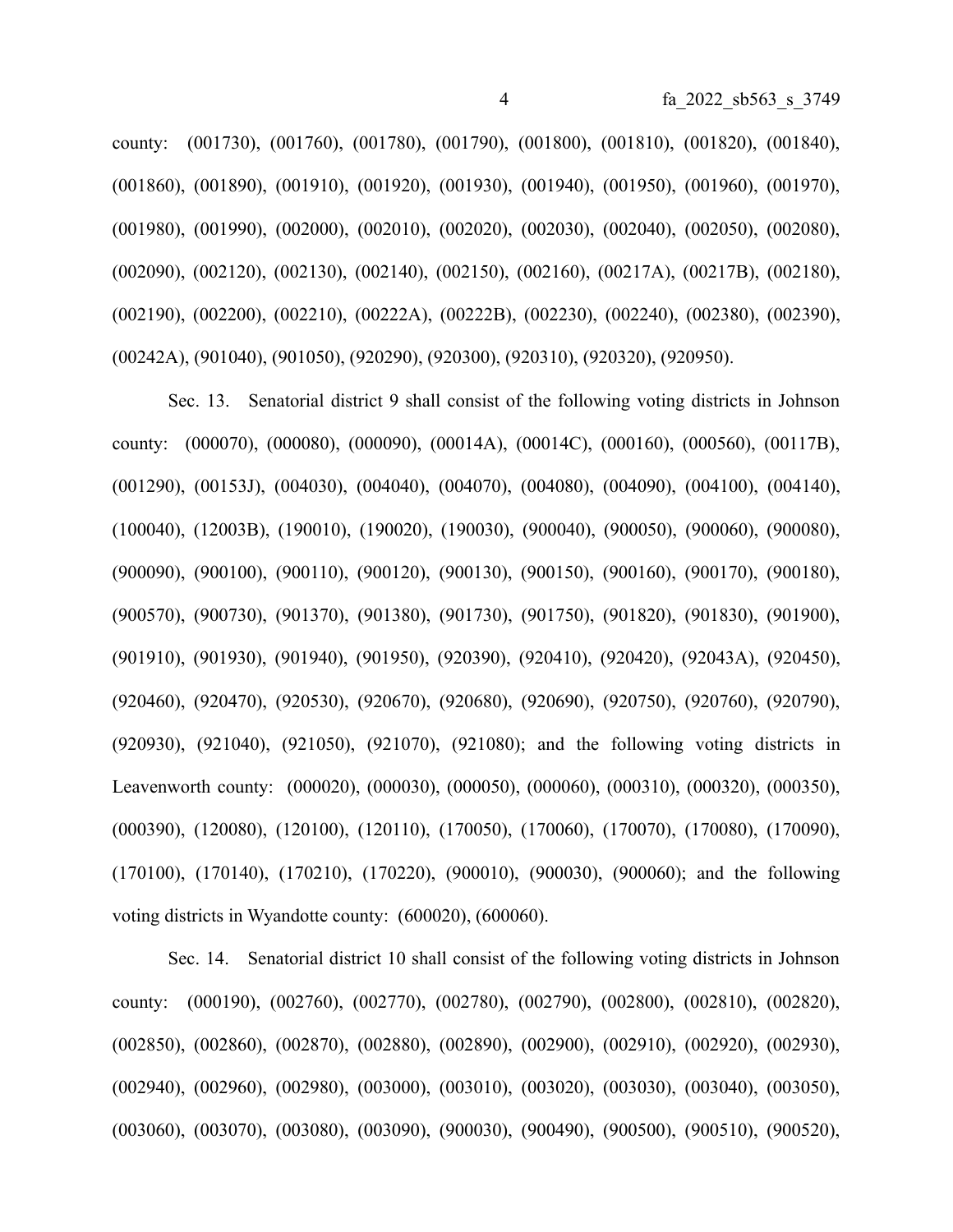(900530), (900540), (900550), (900560), (901330), (901340), (901360), (901410), (901420), (920370), (920380), (920490), (920500), (920510), (920560), (920570), (920600), (921020), (921030); and the following voting districts in Wyandotte county: (601110).

Sec. 15. Senatorial district 11 shall consist of the following voting districts in Johnson county: (000270), (000350), (000370), (001850), (001870), (001880), (001900), (002300), (002340), (002350), (002370), (002400), (002410), (00242B), (00244A), (00244B), (002460), (002470), (00249C), (00249E), (900190), (900200), (900210), (900220), (900230), (900250), (900260), (900270), (900280), (900290), (900300), (900320), (900330), (900340), (901060), (901070), (901080), (901090), (901110), (901160), (901170), (901200), (901210), (901300), (901310), (920120), (920540), (920870), (920880), (920890), (920960).

Sec. 16. Senatorial district 12 shall consist of all of Allen county; and all of Anderson county; and the following voting districts in Bourbon county: (000090), (000100), (000110), (000120), (000130), (000150), (000180); and all of Coffey county; and the following voting districts in Franklin county: (000010), (000040), (000060), (000090), (000110), (000220), (000230), (000240), (000250); and all of Linn county; and the following voting districts in Lyon county: (000300), (000320); and the following voting districts in Miami county: (000020), (000050), (000060), (000090), (000250), (120020), (900040), (900050), (900120); and all of Osage county; and all of Woodson county.

Sec. 17. Senatorial district 13 shall consist of the following voting districts in Bourbon county: (000010), (00002A), (00002B), (00002C), (00002D), (00002E), (00002F), (00002G), (00002H), (00003A), (000040), (00005A), (00005B), (00005C), (00005D), (000060), (000070), (000080), (000140), (000160), (000170), (000190), (900020), (900030); and all of Cherokee county; and all of Crawford county; and the following voting districts in Labette county: (000030), (000040), (000050), (000180), (00019A), (000200), (000210), (000360), (120040),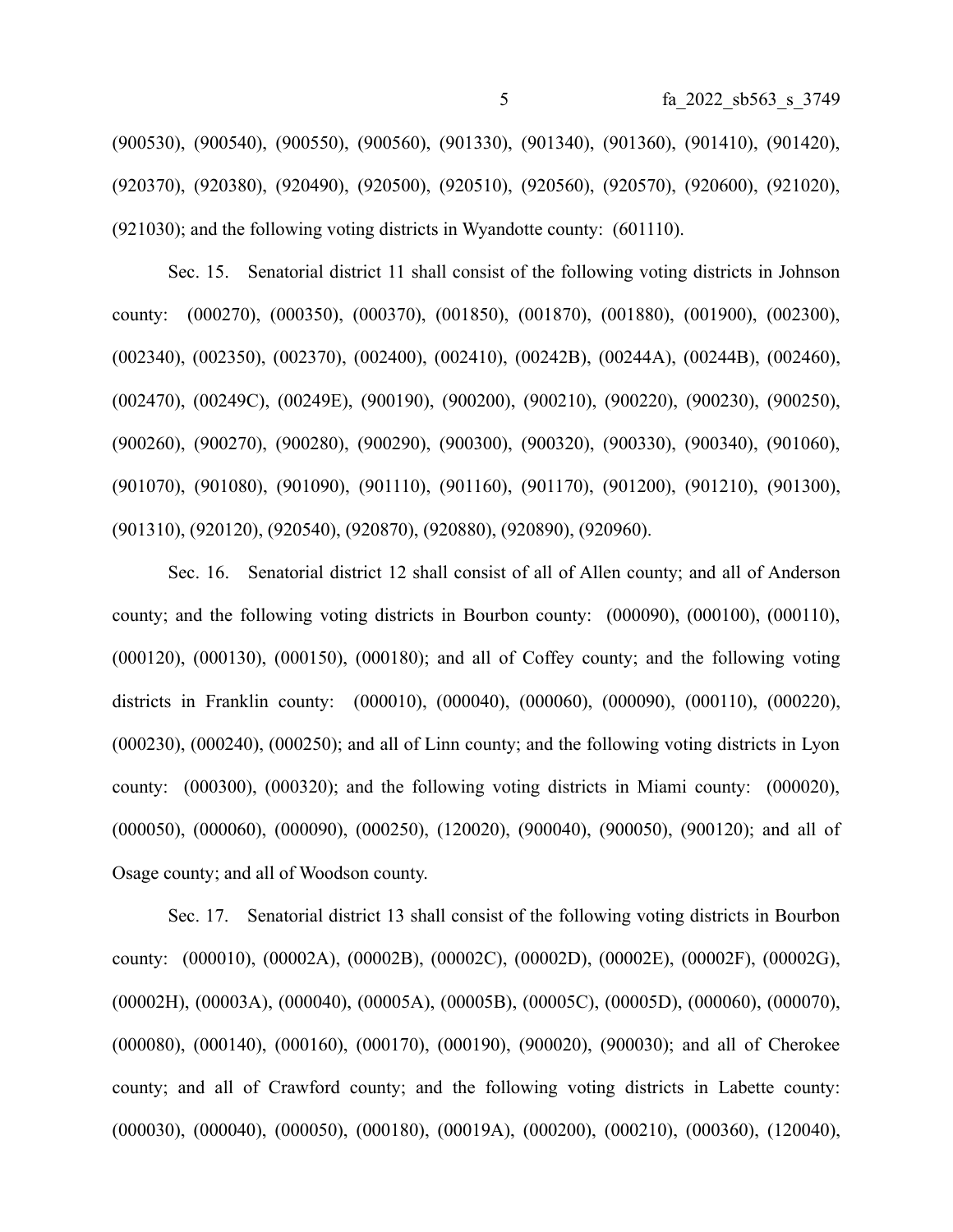(12004A), (12004B).

Sec. 18. Senatorial district 14 shall consist of the following voting districts in Butler county: (000080), (000100), (000110), (000120), (000130), (00014A), (00016A), (00016B), (00016C), (000190), (000220), (000240), (000250), (000260), (000270), (000280), (000290), (000300), (000330), (000350), (000360), (000380), (000390), (000410), (000430), (000440), (000450), (120040), (120080), (120090), (140080), (140090), (200020), (800050), (80030A), (80070D); and the following voting districts in Harvey county: (000290), (000300), (000320); and all of McPherson county; and all of Marion county.

Sec. 19. Senatorial district 15 shall consist of the following voting districts in Labette county: (00001A), (000020), (000060), (000070), (000080), (000090), (000100), (000110), (000120), (000130), (000140), (000150), (00016A), (00016B), (00016C), (000170), (000220), (00022A), (000230), (00024A), (000250), (000260), (00027A), (00027B), (000280), (00029A), (00029B), (000300), (000310), (000320), (000330), (000340), (000350), (000370); and all of Montgomery county; and all of Neosho county; and all of Wilson county.

Sec. 20. Senatorial district 16 shall consist of the following voting districts in Butler county: (00001A), (00001L), (00001N), (00001O), (00002A), (00002B), (00002C), (000030), (00004A), (00004B), (000050), (000070), (00009C), (00009F), (00009G), (00009H), (000320), (000340), (120050), (140010), (140020), (140030), (140040), (140050), (140060), (140070), (200010), (800060), (80010A), (80010B), (80040B), (80070A), (80070B), (80070C), (80070E), (80070F); and the following voting districts in Sedgwick county: (120030), (120050), (120370), (120380), (120390), (120400), (120790), (120900), (130070), (130080), (130090), (130100), (130110), (130120), (130130), (130140), (130150), (130160), (130650), (130670), (130840), (131100), (131160), (131400), (131410), (131420), (131430), (140070), (500220), (500390), (500490), (500500), (500590), (500650), (500710), (502240), (502570), (502580), (503010),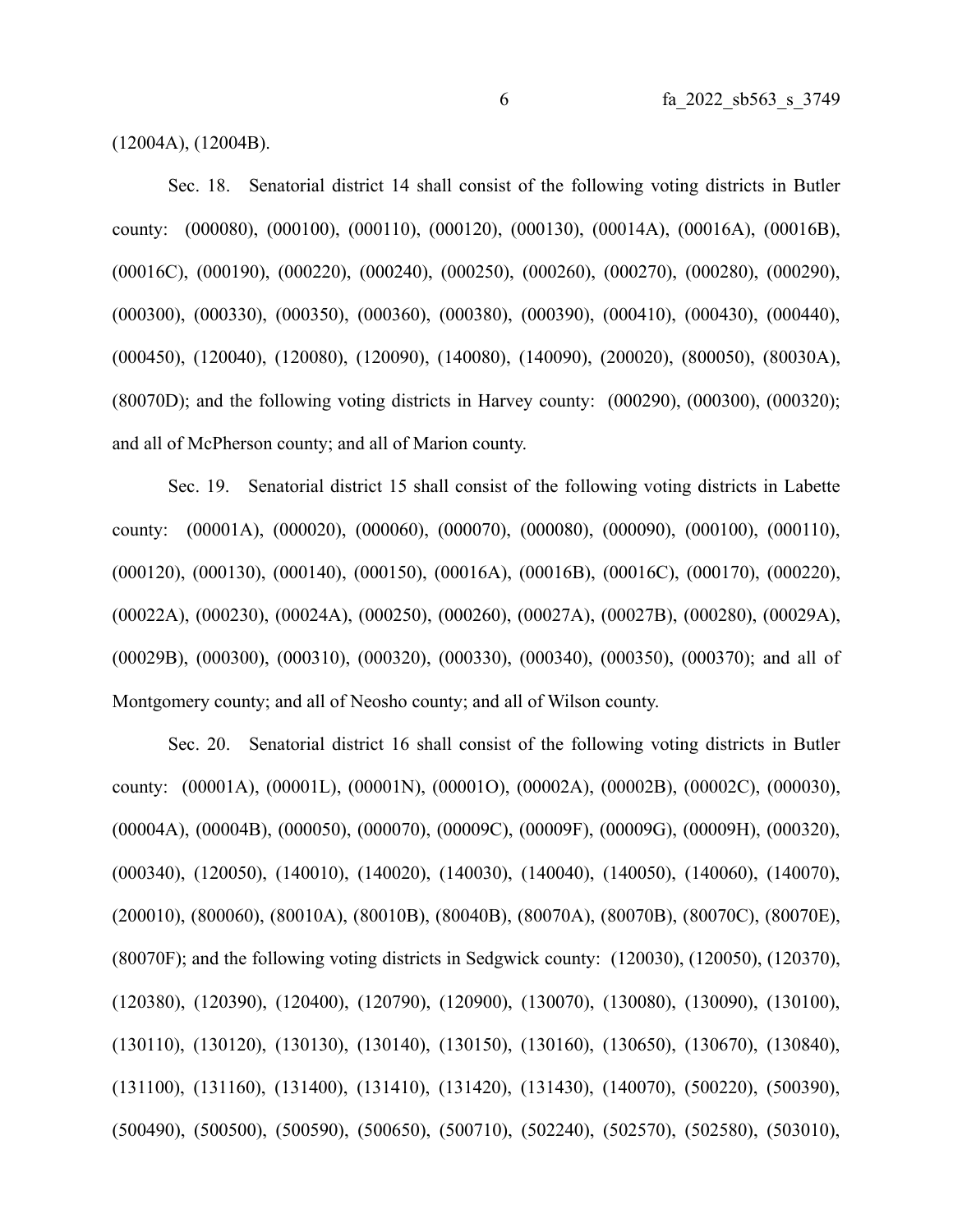(503530), (503700), (600010), (700590).

Sec. 21. Senatorial district 17 shall consist of all of Chase county; and all of Geary county; and the following voting districts in Lyon county: (000010), (000020), (000030), (000040), (00005A), (00005B), (00005C), (00006A), (00006B), (00006C), (000070), (000080), (000090), (000100), (000110), (000120), (000130), (00013A), (000140), (000150), (000160), (000170), (00017A), (00017C), (000180), (000190), (000200), (000210), (000220), (000230), (000240), (000250), (000260), (000270), (00028A), (00028B), (00028C), (000290), (00029A), (000310), (300010), (400010), (400020), (400030), (900010), (900030), (900040), (900060), (900070); and all of Morris county.

Sec. 22. Senatorial district 18 shall consist of the following voting districts in Jackson county: (000010), (000020), (000030), (000040), (000050), (000070), (00008A), (000090), (00010A), (000130), (000170); and all of Pottawatomie county; and the following voting districts in Shawnee county: (000090), (000150), (000330), (000350), (000410), (000420), (000430), (000440), (001850), (001880), (001890), (100050), (120060), (120070), (120100), (12010A), (120120), (120180), (200010), (200020), (400090), (400100), (600010), (600050), (600060), (600150), (600160), (600220), (600230), (600240), (600340), (600350), (600360), (600370), (600390), (900030), (900040), (900050); and all of Wabaunsee county.

Sec. 23. Senatorial district 19 shall consist of the following voting districts in Shawnee county: (000080), (000190), (000250), (000260), (000270), (000280), (000290), (000300), (000310), (000370), (000480), (000490), (000500), (000510), (000520), (000530), (000540), (000550), (000560), (000570), (000580), (000590), (000600), (000610), (000630), (000640), (000650), (000660), (000690), (000700), (000710), (000740), (000750), (000760), (000770), (000780), (000800), (000820), (000830), (000840), (000850), (000860), (000870), (000880), (000890), (000920), (000930), (000940), (000950), (001010), (001030), (001040), (001050),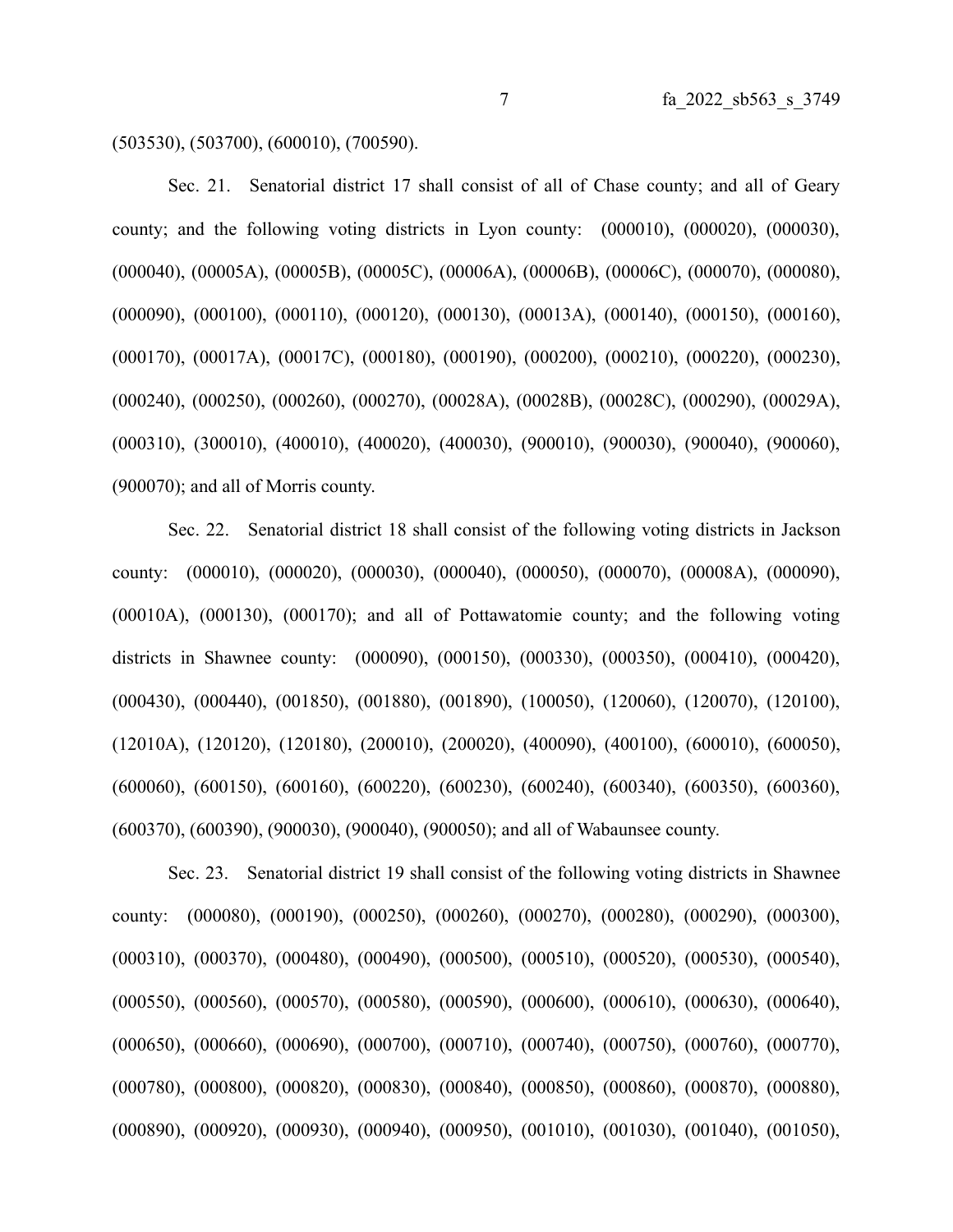(001060), (001100), (001150), (001160), (001170), (001210), (001680), (001910), (100060), (120020), (120030), (120040), (120050), (120080), (12008A), (120090), (120160), (12016A), (120170), (120210), (120220), (120230), (120240), (120250), (120260), (120270), (120280), (120310), (120320), (170030), (200050), (200170), (200180), (500070), (500080), (500120), (500160), (600020), (600140), (600170), (600180), (600200), (600210), (600420), (600430), (600440), (900010), (900110), (900120), (900140).

Sec. 24. Senatorial district 20 shall consist of the following voting districts in Shawnee county: (000240), (000340), (000960), (000970), (000980), (000990), (001000), (001070), (001080), (001090), (001120), (001130), (001140), (001180), (001190), (001200), (001220), (001230), (001240), (001250), (001270), (001280), (001290), (001300), (001310), (001320), (001330), (001340), (001350), (001360), (001370), (001380), (001400), (001410), (001420), (001430), (001440), (001450), (001460), (001470), (001480), (001490), (001500), (001510), (001520), (001530), (001540), (001550), (001560), (001570), (001590), (001600), (001610), (001620), (001630), (001640), (001650), (001670), (001710), (001720), (001760), (001780), (100030), (100040), (120130), (12013A), (120190), (120200), (120290), (120300), (160010), (160030), (200070), (200080), (200130), (200140), (200150), (200160), (300090), (400070), (400110), (500010), (500110), (50011A), (50011B), (50011C), (500140), (600080), (600090), (600110), (600190), (600250), (600260), (600270), (600280), (600290), (600300), (600310), (600330), (600470), (600490), (600500), (600510), (600530), (600570), (600580), (700010), (700020), (800010), (800020), (800040), (800060), (800070), (900060), (900070), (900080), (900090).

Sec. 25. Senatorial district 21 shall consist of the following voting districts in Johnson county: (000430), (000440), (000450), (000510), (000520), (000530), (000580), (000590), (000600), (000610), (000620), (000630), (000640), (000650), (000660), (001580), (001610),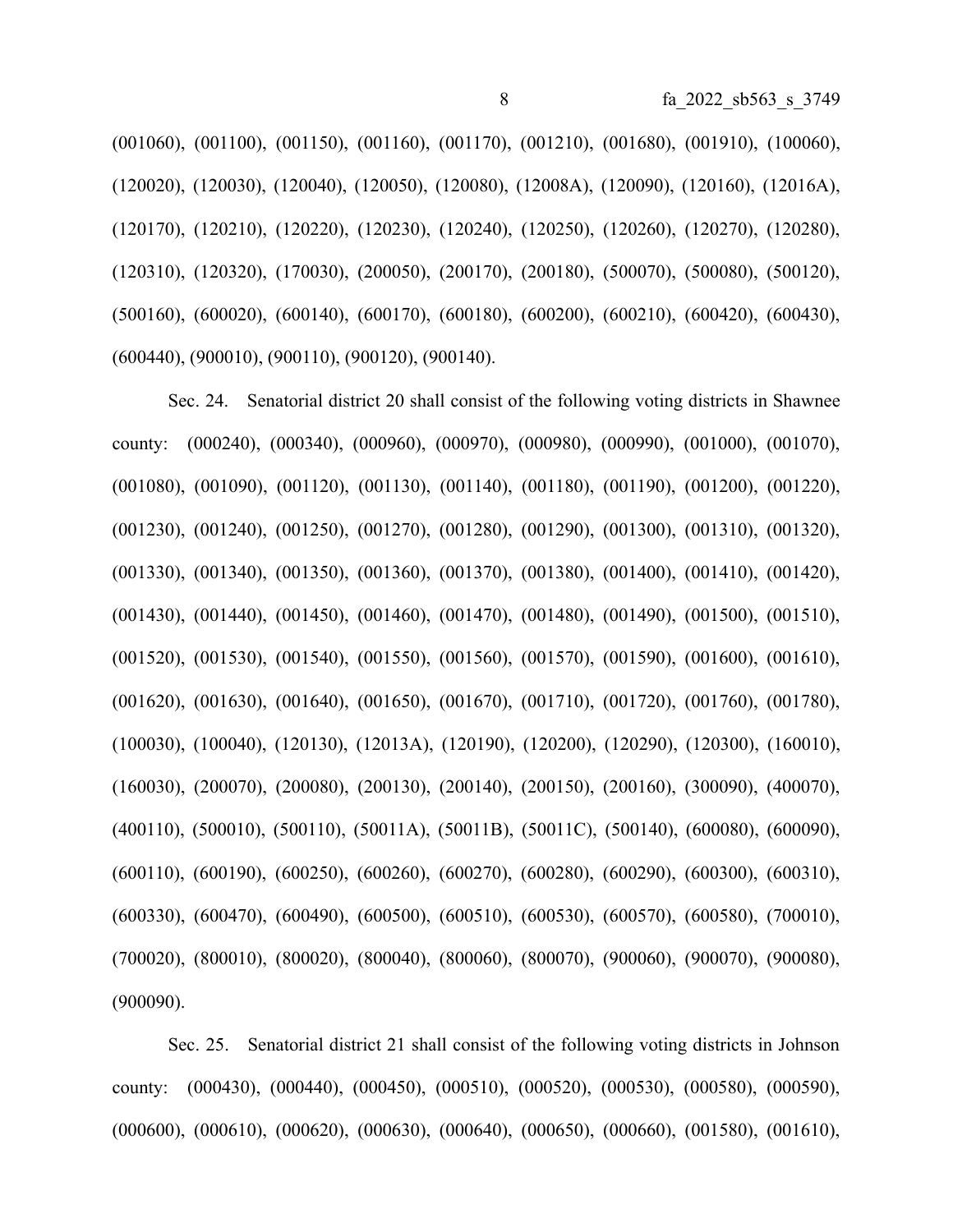(001620), (001630), (001640), (001650), (001660), (001670), (001680), (001690), (001710), (001740), (001750), (900360), (900370), (900380), (900400), (900410), (900430), (900440), (900450), (900460), (900470), (900480), (901430), (920130), (920140), (920150), (920160), (920170), (920180), (920190), (920200), (920260), (920280), (920550), (920900), (920910), (920920).

Sec. 26. Senatorial district 22 shall consist of all of Riley county.

Sec. 27. Senatorial district 23 shall consist of the following voting districts in Johnson county: (001030), (001040), (001050), (001060), (001070), (001100), (001260), (001280), (001300), (001310), (001320), (001330), (001340), (001350), (001360), (001370), (001380), (001390), (00140B), (00147A), (00147B), (001480), (00249A), (00311A), (00311B), (00311D), (003120), (004190), (004300), (900010), (900580), (900600), (900610), (900620), (900650), (900790), (900800), (900810), (900820), (900840), (900850), (900860), (900910), (900920), (900930), (900940), (900980), (901570), (901610), (901630), (901680), (901780), (901880), (901890), (901970), (920220), (920240), (920440), (920580), (920590), (920610), (920620), (920630), (920640), (920650), (920700), (92071A), (920720), (920730), (920740), (920770), (920800), (920810), (920820), (920840), (920850), (920860).

Sec. 28. Senatorial district 24 shall consist of all of Dickinson county; and all of Saline county.

Sec. 29. Senatorial district 25 shall consist of the following voting districts in Sedgwick county: (120010), (120020), (120060), (120130), (130170), (130180), (130460), (130470), (500010), (500030), (500040), (500050), (500740), (500750), (500760), (500770), (500980), (500990), (501000), (501010), (501020), (501030), (501830), (501850), (501860), (501870), (501880), (501900), (501910), (501920), (501930), (501940).

Sec. 30. Senatorial district 26 shall consist of the following voting districts in Sedgwick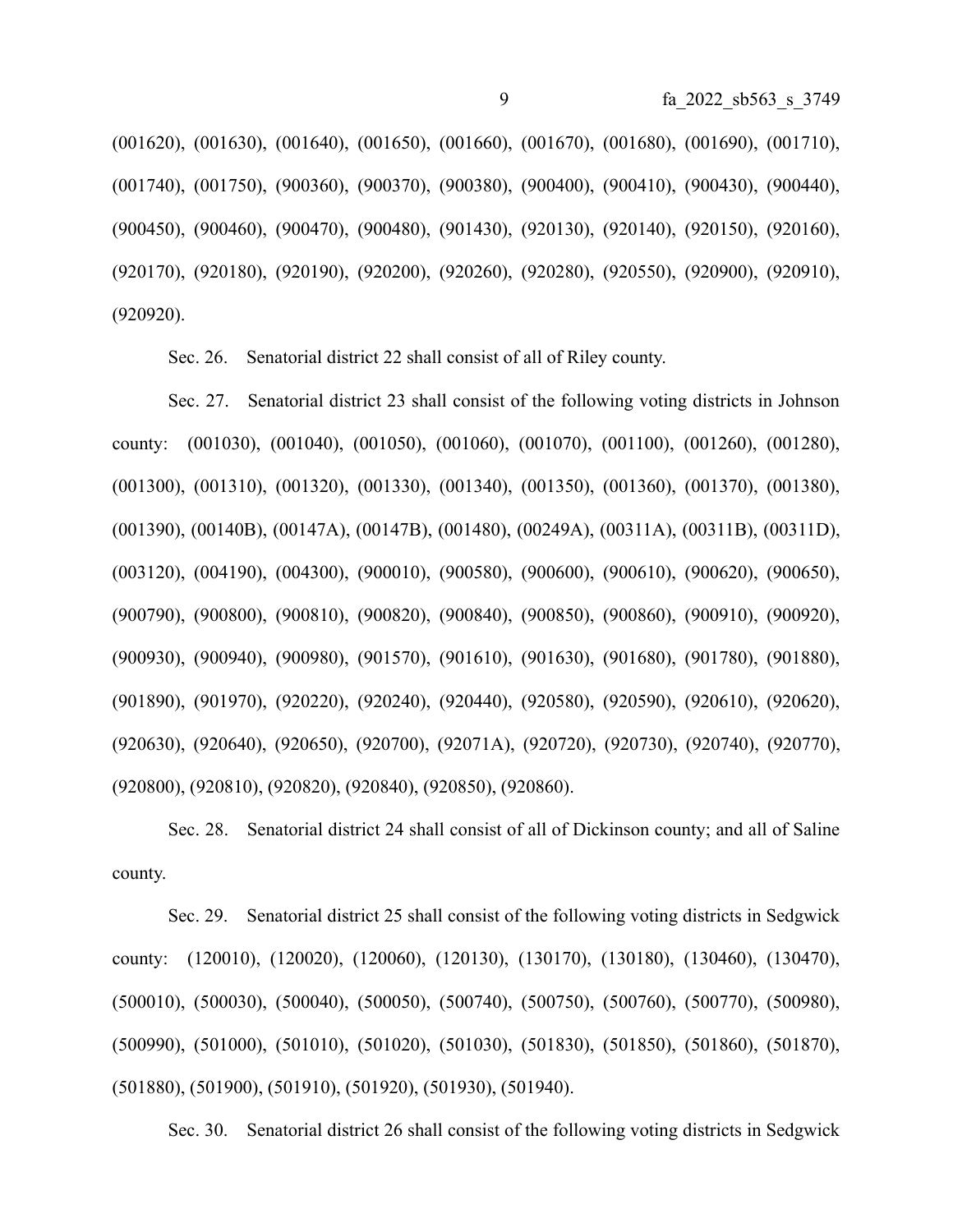county: (100010), (120160), (120170), (120300), (120510), (120530), (130230), (130240), (130250), (130260), (130270), (130280), (130290), (130300), (130310), (130320), (130330), (130340), (130350), (130360), (130370), (130380), (130390), (130400), (130410), (130510), (130520), (130530), (130540), (130550), (130560), (130570), (130580), (130660), (130690), (130820), (130850), (130860), (130870), (130880), (130890), (130900), (130910), (130920), (130930), (131210), (131220), (131230), (131240), (131250), (131260), (131270), (131280), (131290), (131300), (131440), (131460), (131470), (131480), (131520), (131530), (131610), (131620), (131630), (131640), (131650), (131660), (131670), (131680), (140060), (140080), (170020), (170030), (170040), (170060), (180040), (190040), (500910), (500940), (501060), (501080), (501090), (501110), (501220), (501320), (502120), (502130), (502140), (502440), (502450), (502470), (502500), (502510), (502630), (502650), (502660), (502700), (502730), (502740), (502810), (503170), (503180), (503190), (503250), (503260), (503590), (503740), (503760), (503770), (503780), (503930), (503940), (503990), (600020), (800010).

Sec. 31. Senatorial district 27 shall consist of the following voting districts in Sedgwick county: (120120), (120290), (120460), (121310), (121320), (121330), (130420), (130440), (130450), (130480), (130500), (130610), (130680), (130810), (130830), (131330), (131340), (131350), (131360), (131370), (131540), (140020), (150010), (150020), (150030), (150040), (170050), (180010), (190020), (190030), (501390), (501400), (501420), (501430), (501440), (501450), (501460), (501480), (501500), (501540), (501550), (501560), (501570), (501580), (501590), (501620), (501630), (501640), (501650), (501660), (501670), (501680), (501730), (501740), (502030), (502150), (502160), (502180), (502200), (502410), (502460), (700210), (700260), (700290).

Sec. 32. Senatorial district 28 shall consist of the following voting districts in Sedgwick county: (120080), (120090), (120100), (120180), (120190), (120200), (120210), (120220),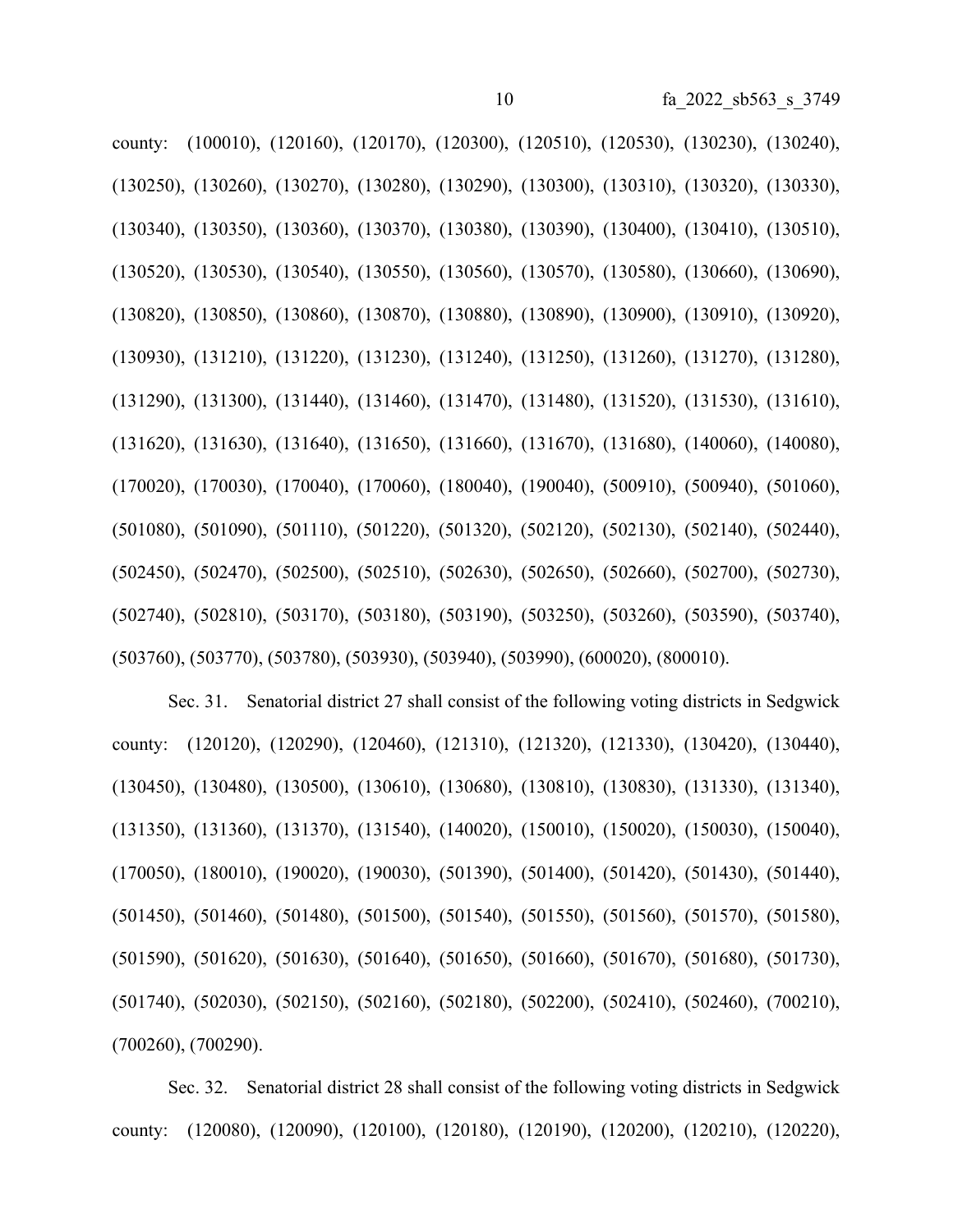(120230), (120240), (120250), (120260), (120270), (120280), (120310), (120320), (120520), (130190), (130200), (130210), (130220), (130620), (130630), (130640), (131450), (131490), (131500), (131510), (140010), (500830), (500840), (500870), (500880), (500890), (500900), (501150), (501160), (501170), (501180), (501200), (501210), (502260), (502270), (502280), (502290), (502400), (502610), (503650).

Sec. 33. Senatorial district 29 shall consist of the following voting districts in Sedgwick county: (120360), (130010), (130020), (130030), (130040), (500060), (500080), (500090), (500110), (500120), (500130), (500140), (500150), (500160), (500170), (500180), (500190), (500200), (501820), (501890), (501960), (501990), (502000), (502010).

Sec. 34. Senatorial district 30 shall consist of the following voting districts in Sedgwick county: (120040), (120070), (120410), (120420), (120430), (120440), (131110), (131120), (131140), (131150), (131170), (131180), (131190), (170010), (190140), (500210), (500360), (500370), (500380), (500400), (500410), (500420), (500430), (500440), (500450), (500460), (500470), (500480), (500530), (500540), (500560), (500570), (500580), (500780), (500790), (500800), (500810), (500820), (503030), (503070), (503120).

Sec. 35. Senatorial district 31 shall consist of the following voting districts in Harvey county: (000010), (000020), (000030), (00003A), (000040), (00004A), (00004B), (000050), (000060), (000070), (00007B), (000080), (000090), (00010A), (000110), (000120), (000130), (000140), (000150), (000160), (000170), (000180), (00019A), (000200), (000210), (00021A), (00022A), (00022S), (00022W), (000230), (000240), (000250), (000260), (000270), (00027A), (00027B), (00027C), (00027D), (00027E), (00027F), (00027G), (000280), (00028A), (000310), (190010), (190020), (190030), (900010), (900020), (900030); and the following voting districts in Sedgwick county: (120110), (120140), (120150), (120330), (120340), (120350), (120470), (120480), (120490), (120500), (120540), (130050), (130060), (130430), (130490), (130700),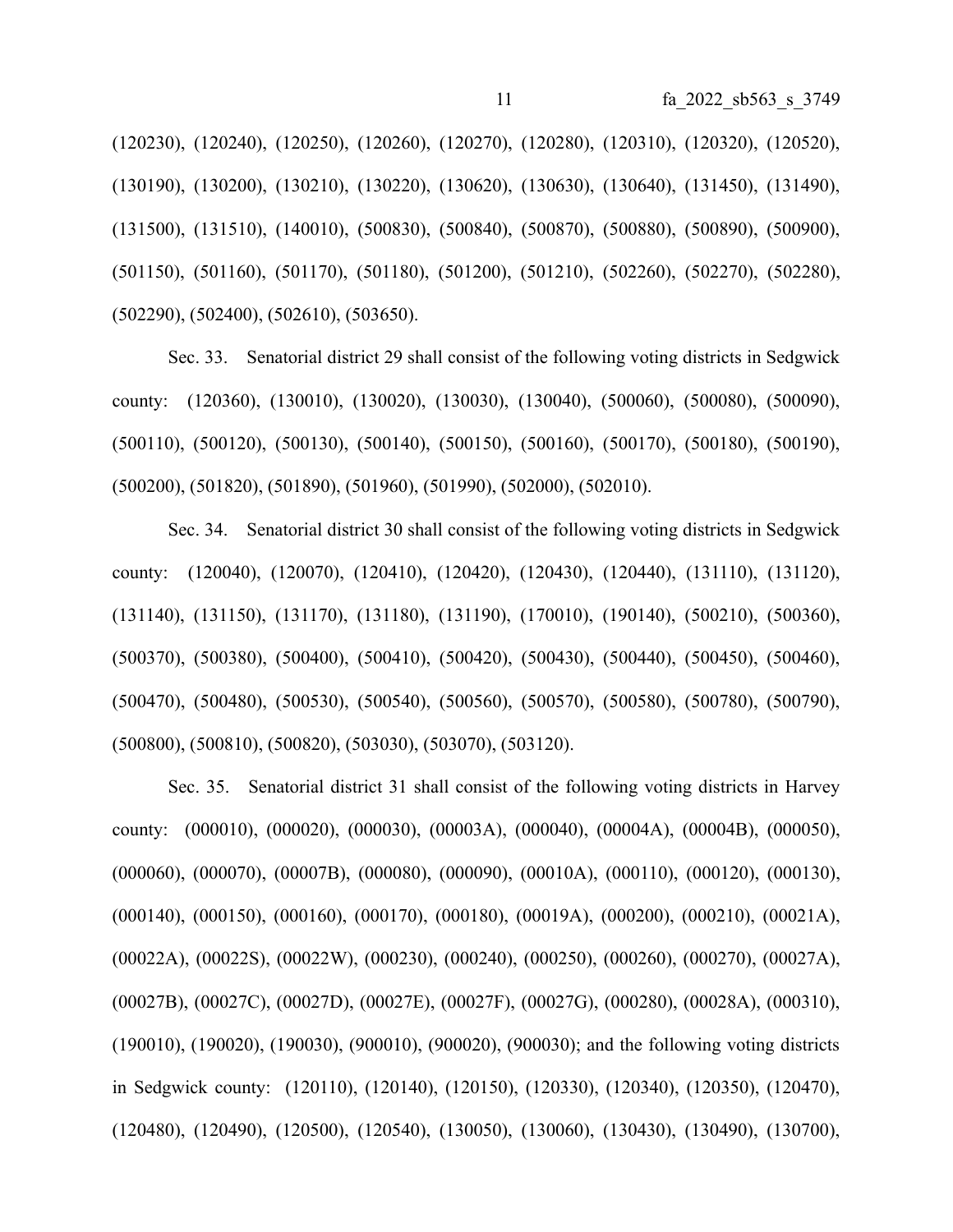(130710), (130720), (130730), (130740), (130750), (130760), (130770), (130780), (130790), (130800), (130940), (130950), (130960), (130970), (130980), (130990), (131010), (131020), (131030), (131040), (131050), (131060), (131070), (131080), (131090), (131310), (131320), (131380), (131390), (131550), (131560), (131570), (131580), (131590), (131600), (140030), (140050), (180030), (190010), (190050), (500230), (500240), (500260), (500280), (502040), (502070), (502220), (502230), (502480), (502560), (502830), (502850), (502890), (502900), (502930), (502960), (503290), (503370), (503400), (503470), (503490), (503500), (503800), (700010), (700310), (700330), (700350), (700390), (700400).

Sec. 36. Senatorial district 32 shall consist of all of Chautauqua county; and all of Cowley county; and all of Elk county; and all of Greenwood county; and all of Harper county; and the following voting districts in Sedgwick county: (120450), (502490), (503920), (600340); and all of Sumner county.

Sec. 37. Senatorial district 33 shall consist of all of Barton county; and all of Edwards county; and all of Ellsworth county; and all of Hodgeman county; and all of Kiowa county; and all of Lane county; and all of Ness county; and all of Pawnee county; and all of Pratt county; and the following voting districts in Rice county: (000010), (000030), (000050), (000060), (000070), (000080), (000090), (000100), (000110), (000120), (000130), (000140), (000150), (000160), (000170), (000180), (000220), (000240), (000260); and all of Rush county; and all of Stafford county.

Sec. 38. Senatorial district 34 shall consist of all of Kingman county; and all of Reno county; and the following voting districts in Rice county: (000020), (000040), (00019A), (00019C), (000200), (000210), (000230), (000250).

Sec. 39. Senatorial district 35 shall consist of the following voting districts in Johnson county: (001000), (001010), (001090), (001130), (001150), (001160), (00117A), (001200),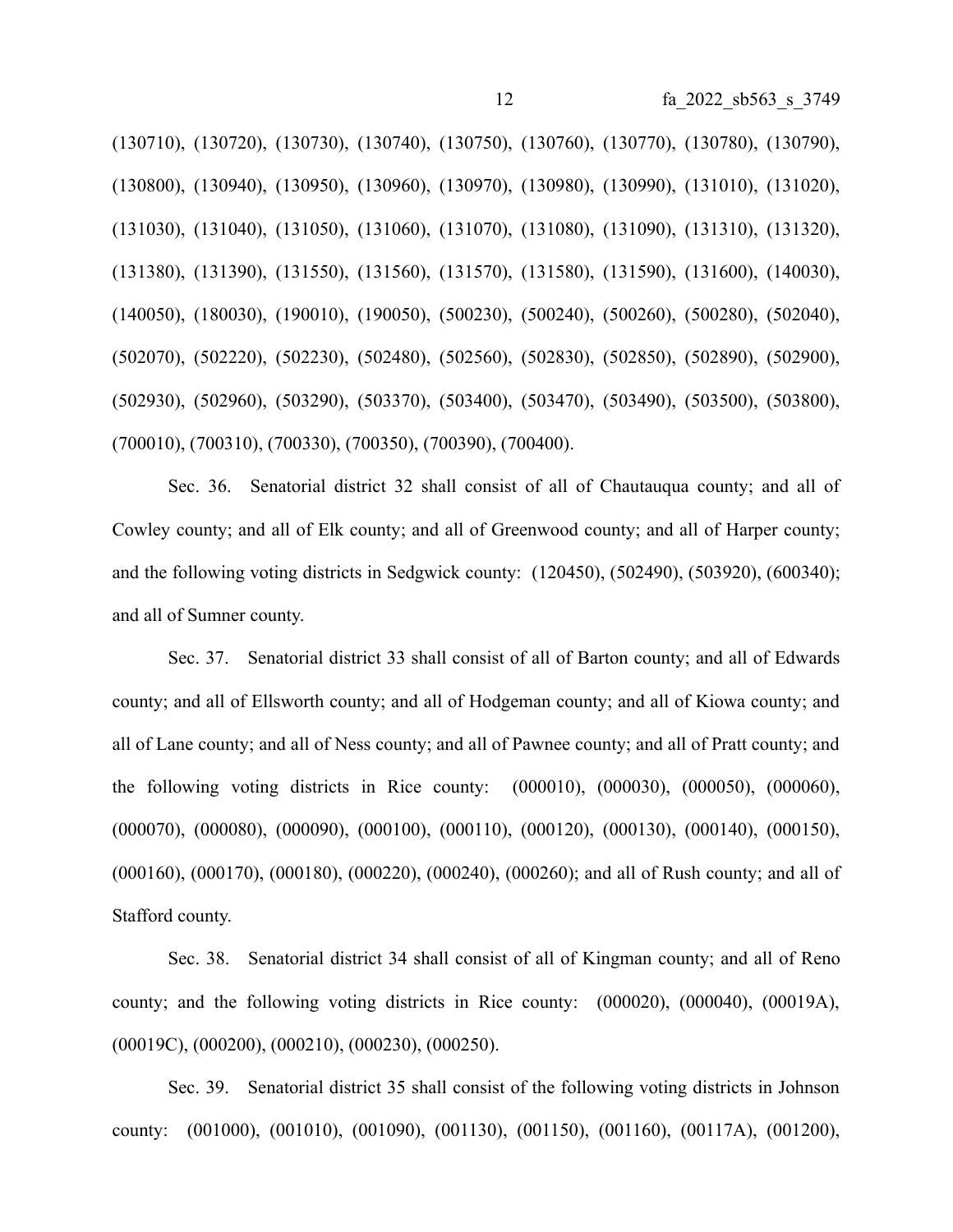(001210), (001220), (001240), (001250), (001420), (001450), (001490), (001500), (001510), (001520), (00153K), (00153P), (004180), (900640), (900660), (900670), (900680), (900700), (900710), (900740), (900750), (900760), (900870), (900880), (900890), (901510), (901550), (901560), (901650), (901700), (901710), (901810), (920230), (920250), (920660), (920830).

Sec. 40. Senatorial district 36 shall consist of all of Clay county; and all of Cloud county; and all of Jewell county; and all of Lincoln county; and the following voting districts in Marshall county: (000030), (000040), (000080), (000100), (000130), (000150), (000160), (00017A), (00018A), (00018B), (00019A), (00019B), (00019C), (000200), (000230), (000270), (000280), (190010); and all of Mitchell county; and all of Osborne county; and all of Ottawa county; and the following voting districts in Phillips county: (000010), (000040), (000050), (000070), (000080), (000090), (000110), (000120), (000170), (000190), (000210), (000230), (000240), (000250), (000270), (000280), (190010), (190020); and all of Republic county; and all of Rooks county; and all of Russell county; and all of Smith county; and all of Washington county.

Sec. 41. Senatorial district 37 shall consist of the following voting districts in Johnson county: (000010), (000020), (000030), (000040), (00226B), (00249F), (900020), (901000), (901010), (901020), (901030), (901100), (901120), (901130), (901140), (901150), (901180), (901220), (920330), (920340), (920520), (920970), (920980), (920990), (921000), (921010); and the following voting districts in Miami county: (00003B), (00004B), (00004C), (00004D), (00007B), (000080), (000100), (00011B), (00012A), (00012B), (00013A), (00013B), (00013C), (000140), (00016A), (00016B), (000170), (00018A), (00018B), (00018C), (00019A), (00019B), (000200), (000220), (00023A), (00023B), (00023C), (00023D), (000240), (000260), (000270), (020030), (120030), (120040), (120050), (120060), (120070), (120080), (120090), (120100), (120110), (180010), (180020), (180030), (200010), (200020), (300010), (900010), (900020),